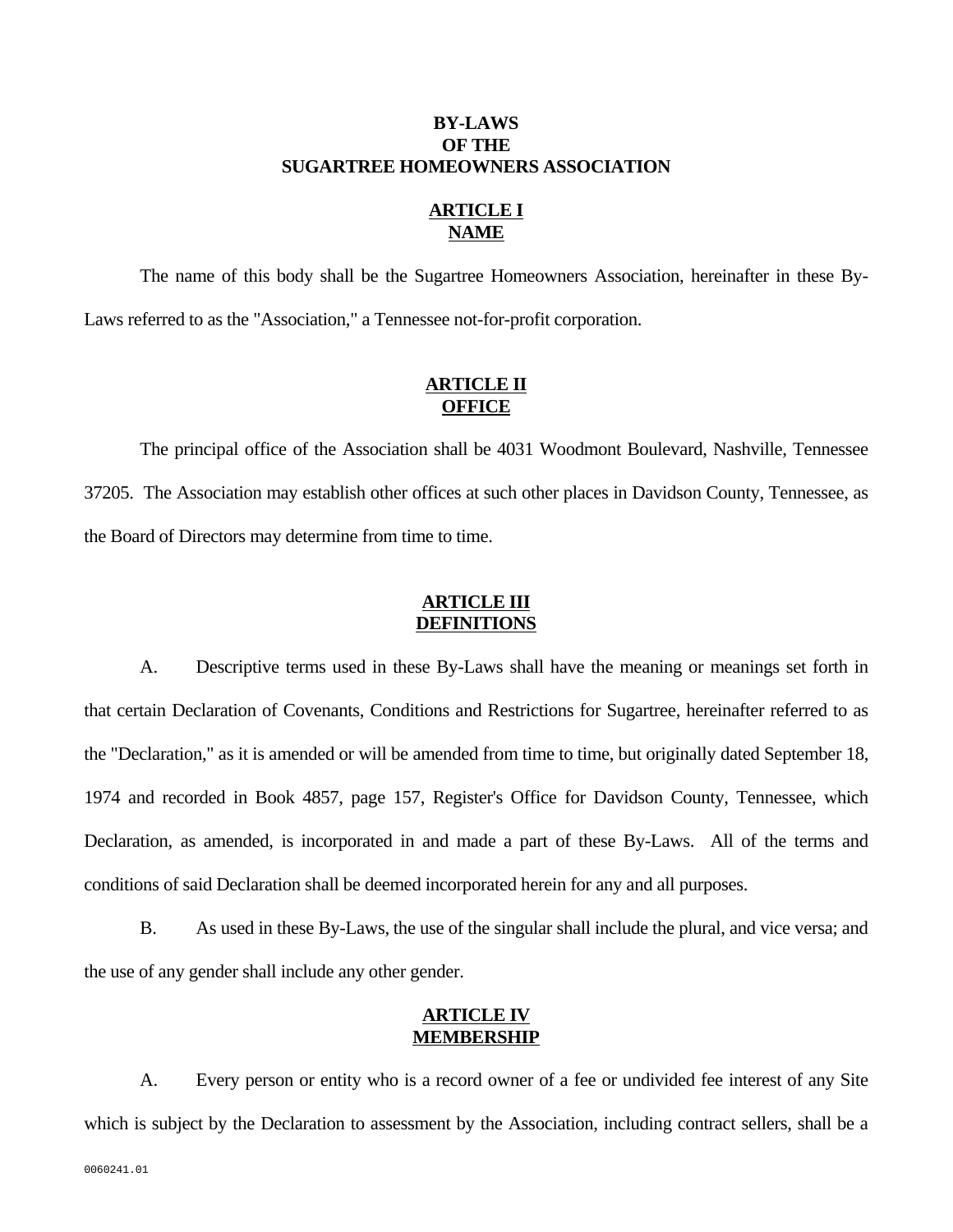Member of the Association; provided, however, that any such person or entity who holds such interest merely as security for the performance of an obligation, or who holds a lessee's interest under a lease, shall not be a Member. Membership shall be appurtenant to, and cannot be separated from, ownership of any Site which is subject to assessment by the Association. Membership shall be transferable with conveyance of the Site. Ownership of a condominium under any unit arrangement or agreement shall be deemed ownership of a Site. Ownership of a Site shall be the sole qualification for membership.

 B. The Association shall have one (1) class of voting membership. The owner(s) of each Site shall be entitled to one (1) vote. When two or more persons hold an interest (other than a leasehold or security interest) in any Site, all such persons shall be Members. The vote for such Site shall be exercised by one of such persons as proxy and nominee for all persons holding an interest in a Site. In no event shall more than one (1) vote be cast with respect to any Site.

 C. The rights and privileges of Members of the Association shall be at all times subject to the following:

 1. During any period in which a Member shall be in default in the payment of any annual, special, periodic or other charge or assessment levied by the Association, the voting rights and right to the use of the Common Areas or any other facilities which the Association may provide shall be suspended until such assessment is paid.

 2. In the event of violation of any provision of the Declaration, these By-laws, or any rule or regulation established by the Board of Directors, such Member's voting and use rights shall be suspended by the Board, and/or fines or other sanctions may be levied or imposed, after a hearing in which the basic requirements of due process shall be observed. Notwithstanding the aforesaid basic requirements of due process, it is specified that legal formalities, such as the rules of civil procedure, rules of evidence, the opportunity to take discovery, and other procedures inherent in a legal proceeding filed and adjudicated in a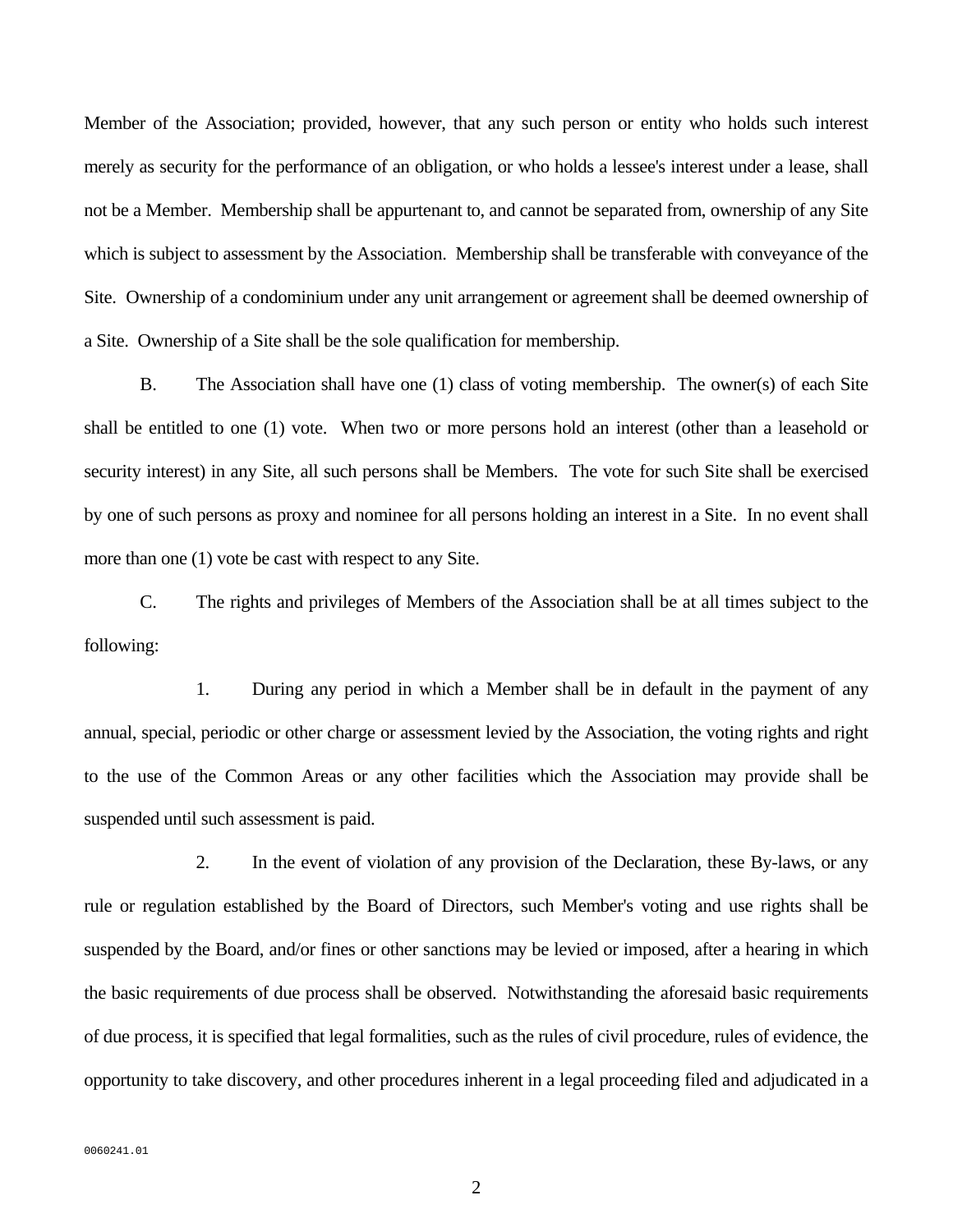court of law or equity, shall not be required. Such hearing shall only be held by the Board after giving the Member ten (10) days' prior written notice specifying such alleged violation and setting the time, place and date of the hearing. Suspension of voting and/or use rights, or imposition of fines and /or other sanctions, shall be made by a majority vote of the Board, at a meeting at which there is a quorum.

#### **ARTICLE V MEETINGS OF MEMBERS**

 A. The regular annual meeting of the Association shall be held on the first business day of November, or on such other date as may be set by the Board of Directors.

 B. Special meetings of the Association may be called by the President or the Board of Directors. Upon the written request of Members holding sufficient votes to constitute a quorum at a meeting of the Members of the Association, the Board of Directors shall call a special meeting of the Association.

 C. Notice of meetings of the Association shall be mailed to each Member at least ten (10) days, and not more than thirty (30) days, before the date such meeting is to be held. Such notice shall be signed by the Secretary and shall state the place, date, hour, and, in the case of a special meeting, the purposes of the meeting.

 D. The business transacted at a special meeting of the Association shall be confined to the business stated in the notice given to the Members of such special meeting.

 E. At all meetings of the Members of the Association, the presence, in person or by proxy, of twenty percent (20%) of the Members entitled to vote shall constitute a quorum of the Members.

 F. The order of business at all meetings of the Association shall, unless altered or suspended by the person presiding at such meeting, be as follows:

1. Quorum call

2. Proof of notice of such meeting or waiver of such notice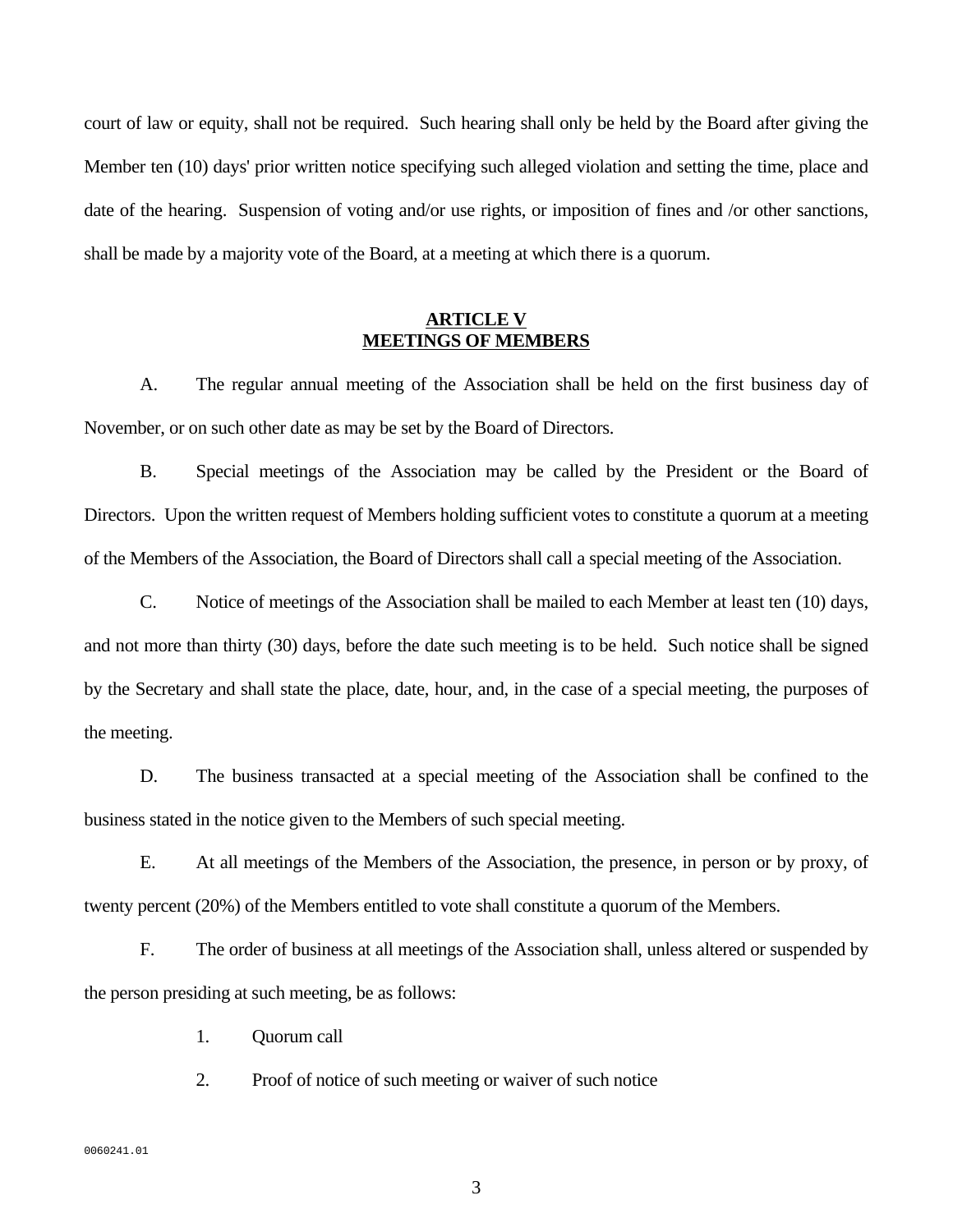- 3. Reading of the minutes of the prior meeting
- 4. Receiving communications/Commitee reports
- 5. Report of officers
- 6. Report of the Board of Directors
- 7. Elections
- 8. Old business
- 9. New business

 G. Meetings of the Association may be held within Davidson County, Tennessee, at such place or places as the Board of Directors shall determine.

 H. Any notice required to be sent to any Member under the provisions of the Declaration, Charter or these By-Laws, shall be deemed to have been properly sent when mailed, postage prepaid, to the last known address of the person who appears as a Member on the records of the Association and at the time of such mailing.

 I. For the purpose of determining the Members entitled to notice of or entitled to vote at any meeting of the Association, or any adjournment thereof, or in order to make a determination of Members for any other purpose, the Board of Directors may fix in advance a date as a record date for any such determination of Members. Such record date shall be not less than ten (10) days prior to the date on which the particular action requiring such determination of Members is to be taken.

 J. At all meetings of the Association, whether regular or special, every Member having the right to vote shall be entitled to vote in person or by proxy. A proxy shall be appointed by an instrument in writing, subscribed by such Member, and bearing a date not more than eleven (11) months prior to said meeting.

K. Parliamentary procedure at meetings of the Association shall be in accordance with the latest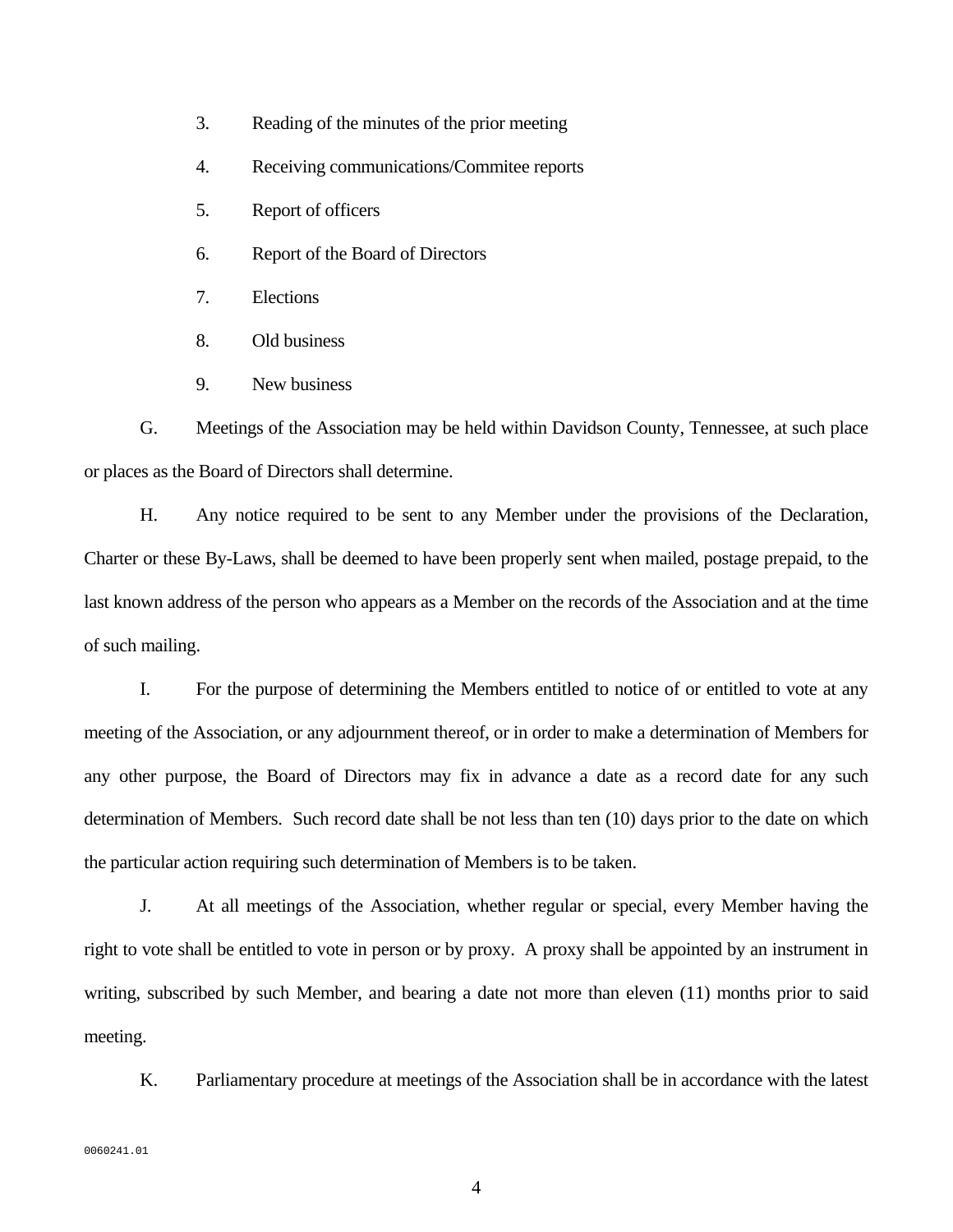# **ARTICLE VI DIRECTORS**

 A. The business and affairs of the Association shall be managed by a Board of Directors. The Board of Directors may implement and exercise all powers of the Association and do all such lawful acts and things as are not prohibited by statute, the Declaration, the Charter, or these By-Laws, or are not reserved to the Members.

 B. The Board of Directors shall consist of nine (9) Directors, who shall be elected by the Members of the Association, voting in accordance with the provisions of these By-Laws. Membership on the Board of Directors may be increased or decreased by vote of the membership at any duly constituted meeting of the Association, but shall not, in any event, be composed of fewer than nine (9) members. In addition, the immediate past President of the Association shall serve as an ex officio member of the Board of Directors.

 C. Nominations for membership on the Board of Directors shall be determined by a Nominating Committee appointed by the President of the Association. The Nominating Committee shall consist of at least five Members in addition to the President. The President shall serve as Chairman of the Nominating Committee. If possible, at least a majority of the Nominating Committee, not including the President, shall consist of past Presidents of the Association who live in Sugartree. Recommendations for nominees may be presented in writing to the President by any Member, for consideration by the Nominating Committee. Any Member wishing to serve on the Board may present his own name, as above, or request another Member to do so. The Nominating Committee shall choose by majority vote three Members to be nominated for election, and three Members as alternate nominees in case any of first three nominees decline the nomination.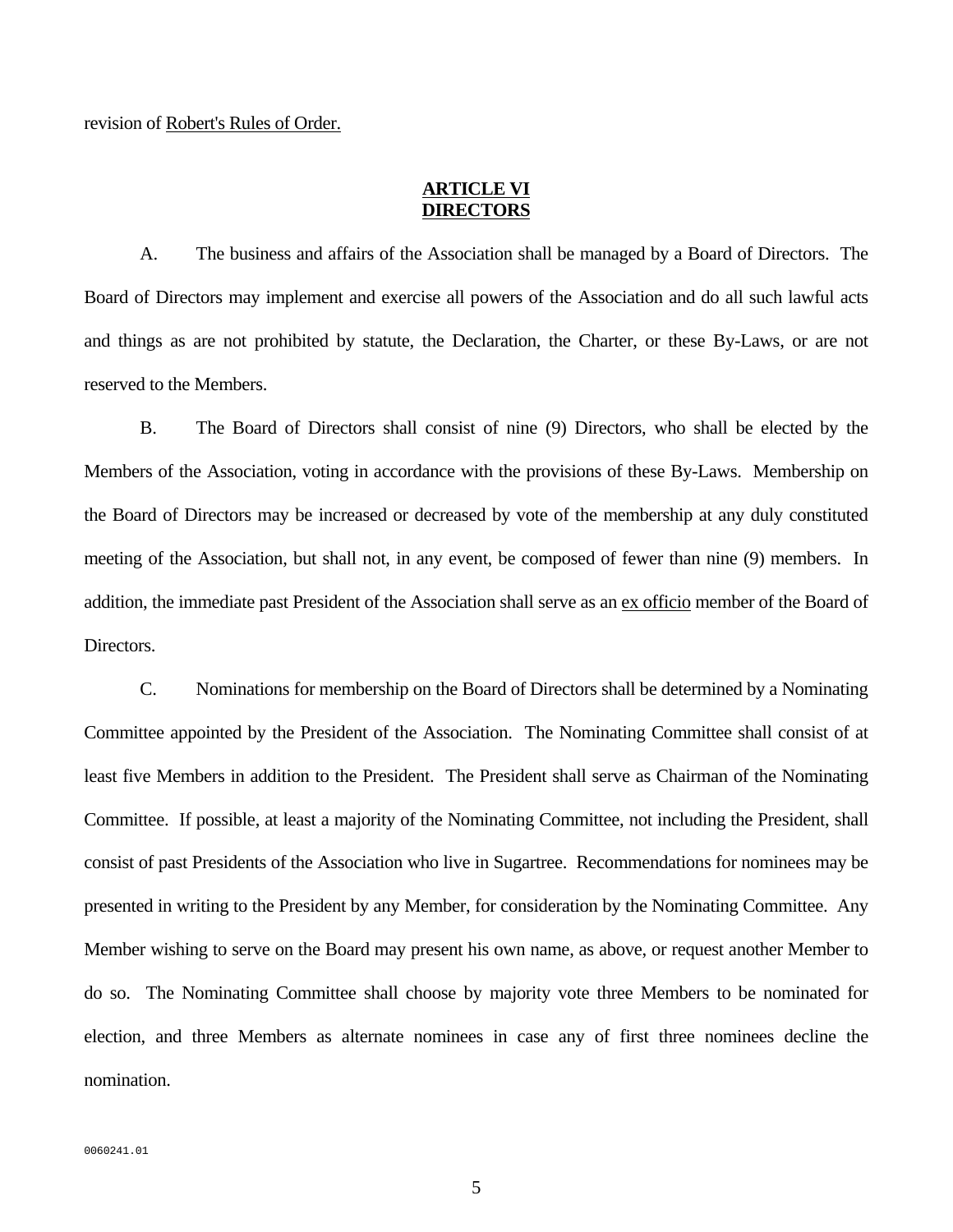D. At each annual meeting of the Association, three Directors shall be elected by the Members to serve a three year term, and until their successors are elected and qualified. A vacancy on the Board shall be filled by the remaining membership of the Board, to serve the balance of the unexpired term of the vacating Director.

 E. A vacancy shall occur if a Director dies, resigns, moves from Sugartree, or is removed because he does not perform his duties, whether because of illness, disability or other reason. A vacancy shall automatically occur if a Director is absent from three (3) consecutive Board of Directors meetings, unless his absence is determined to have been for good cause by two-thirds of the other members of the Board of Directors present at a meeting thereof at which there is a quorum. A vacancy shall automatically occur if a member of the Board of Directors is absent from more than half of the Board meetings in any calendar year.

 F. A Director may serve consecutively for a maximum of two (2) consecutive three (3) year terms, plus any unexpired term of less than three (3) years. A Director may be reelected for subsequent terms after a one (1) year absence from the Board. A Director must be a Member or the spouse of a Member of the Association, in good standing, with no assessment delinquencies.

 G. A regular, organizational meeting of the Board of Directors shall be held immediately following the annual meeting of the Association in November, and at least quarterly during the year.

 H. Special meetings of the Board of Directors shall be called by the Secretary upon the request of the President or any three (3) Directors.

 I. Meetings of the Board of Directors, whether regular or special, shall be held at such time or times and in such place or places within Davidson County, Tennessee, as the Board of Directors may determine from time to time. The attendance of a Director at any meeting of the Board of Directors, whether regular or special, shall constitute a waiver of notice of such meeting; provided, however, that the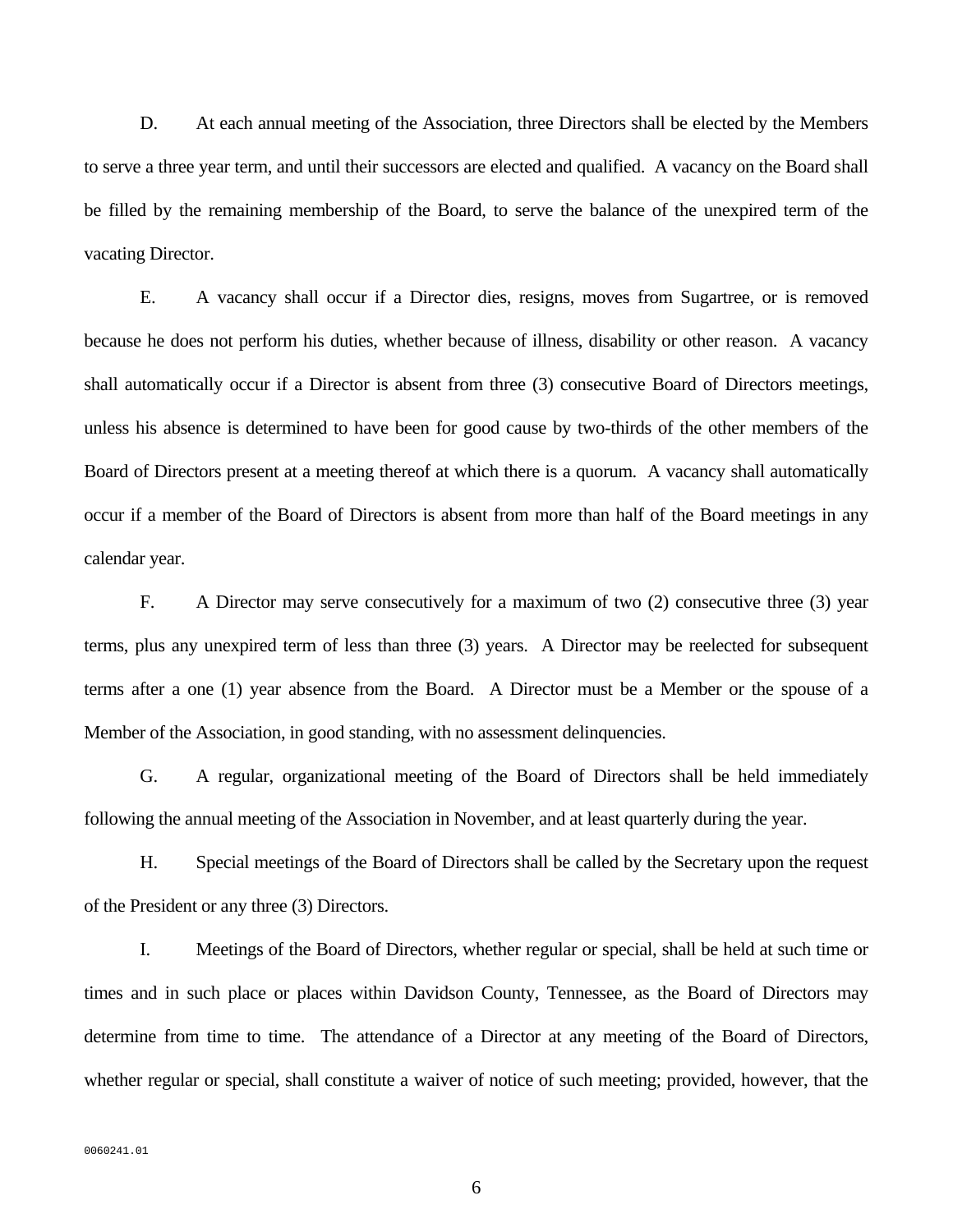attendance of a Director for the express purpose of objecting to the transaction of any business at such meeting because of its not having been lawfully called or convened, shall not constitute a waiver of notice.

 J. The Secretary shall serve upon or mail to each Director then in office notice of all meetings of the Board of Directors, whether regular or special, no less than five (5) days nor more than thirty (30) days prior to the date of such meeting. Such notice shall state the time, date, and place of such meeting of the Board of Directors, and, in the case of a special meeting, the purpose or purposes of the meeting. Directors may waive notice before, during or after any meeting of the Board.

 K. At all meetings of the Board of Directors, the presence of a majority of the Directors then in office shall constitute a quorum.

 L. Whenever the Board of Directors is required or permitted to take any action by vote, such action may be taken upon the written consent signed by all of the Directors entitled to vote thereon without a meeting.

 M. The Board of Directors may authorize any officer or officers, agent or agents, to enter into any contract or execute and deliver any instrument or instruments, in the name of, and on behalf of, the Association, and such authority may be general or confined to specific instances. When so authorized by the Board of Directors, any officer or agent of the Association may do everything necessary and proper in connection therewith and in furtherance thereof.

 N. The Board of Directors shall have the books and records of the Association, including the books of membership of the Association, kept at the principal office of the Association, or at a place in Davidson County, Tennessee which is reasonably accessible to the Members.

 O. The Board of Directors shall have the power and authority to recommend the adoption, amendment or repeal of any By-Laws of the Association. Such proposed changes in the By-Laws shall be referred to the membership for action at any regular or special meeting of the Association. This provision is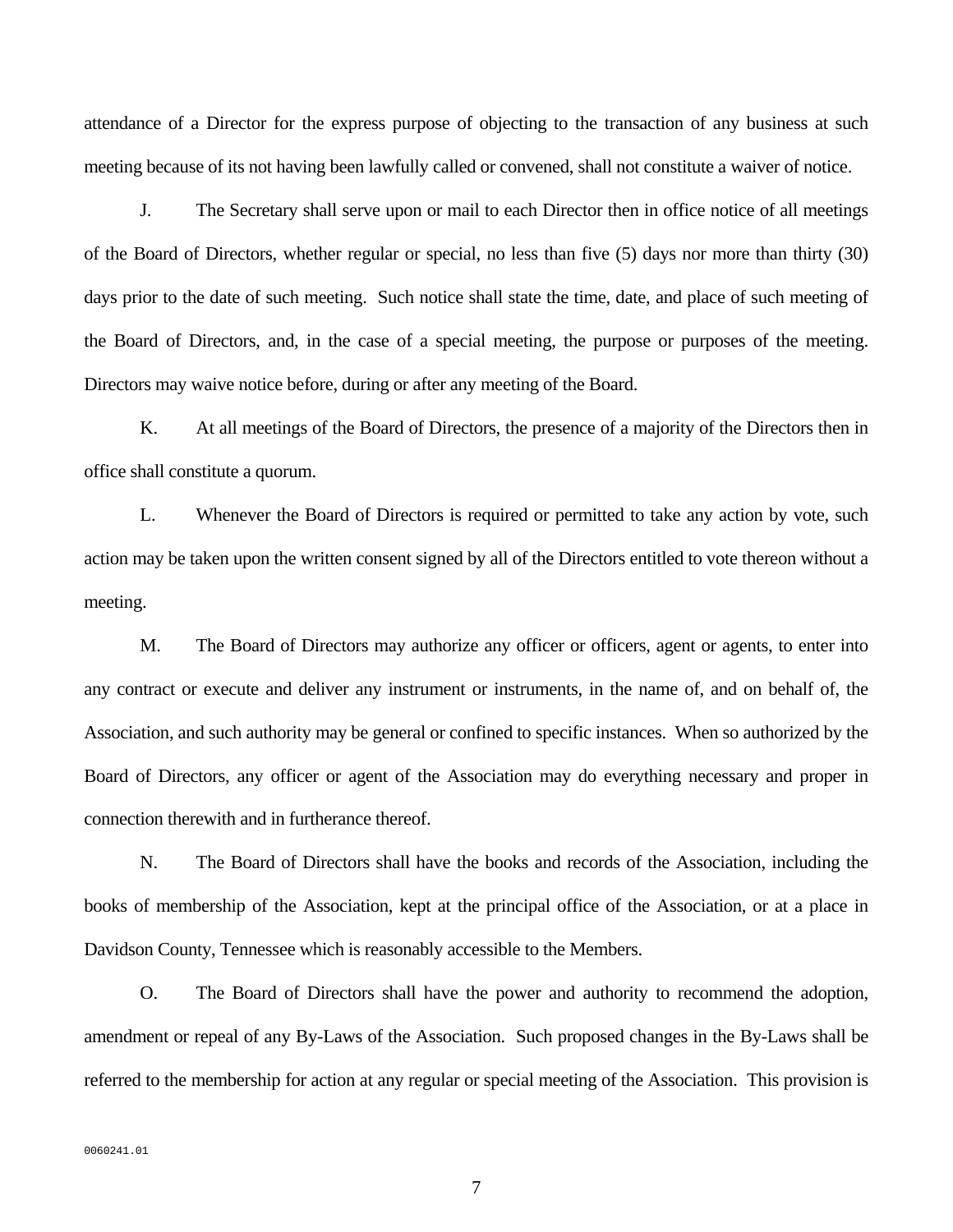subject always to the provisions of the Declaration.

 P. The Board of Directors shall have full power and authority to fix the monthly and/or annual assessments necessary to meet the maintenance and operating expenses of the Association, including reasonable reserves for depreciation and replacement, and to enforce the collection thereof. Special assessments shall be made only as provided in the Declaration.

 Q. The Board of Directors shall fix the date of commencement and the amount of assessment against each Site for each assessment period at least thirty (30) days in advance of such date or period and at that time prepare, or cause to be prepared, a roster of properties and assessments applicable thereto, which shall be kept in the office of the Association and shall be open to inspection by any Member.

 R. The Board of Directors shall send, or cause to be sent, written notice of such assessment to every Member subject thereto. The Board of Directors shall furnish, or cause to be furnished, to any Member liable for such assessment, at any time, a certificate in writing signed by an officer of the Association setting forth whether such assessment has been paid. Such certificate shall be conclusive evidence of payment of any assessment therein stated to have been paid. Such certificates also shall be furnished to holders of recorded liens against individual Sites upon request by such lienholders.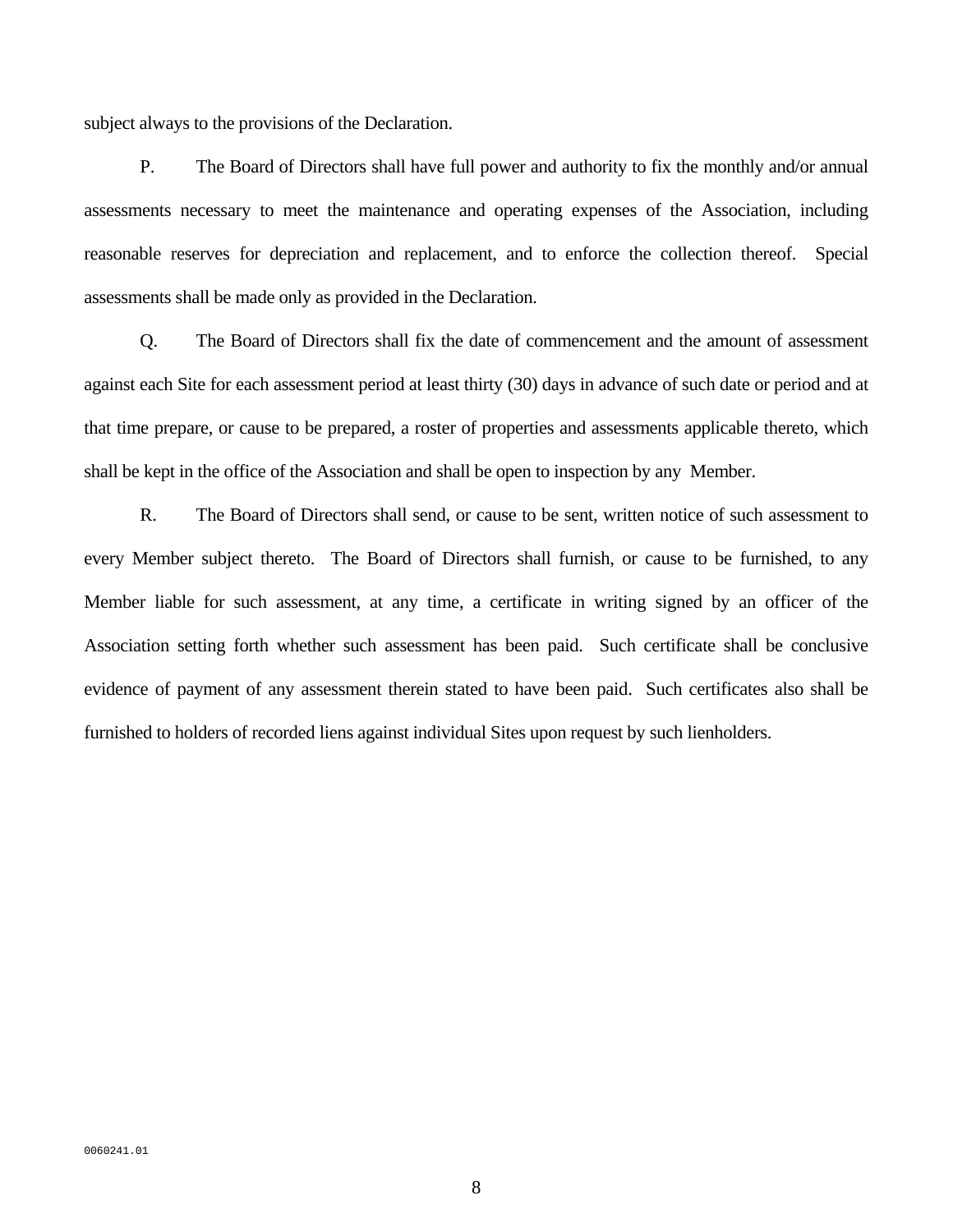#### **ARTICLE VII COMMITTEES**

 A. The Board of Directors may designate and appoint such Committees as it may, from time to time, deem advisable to carry out the purposes and business of the Association.

 B. The restrictions in the Declaration regarding architecture, maintenance and use shall be enforced by the Board of Directors or by Committees appointed for such purpose(s).

 C. All Committees appointed by the Board of Directors shall have and exercise their powers and authorities as the Board of Directors may have delegated to such Committee or Committees by resolution.

 D. All Committees appointed by the Board of Directors shall keep regular minutes of their meetings and proceedings, and shall report the same to the Board of Directors upon request.

# **ARTICLE VIII OFFICERS**

 A. The Board of Directors shall elect the officers of the Association. There shall be a President, a Vice President, a Secretary and a Treasurer. The Board of Directors may also elect one or more additional Vice Presidents, and one or more Assistant Secretaries or Assistant Treasurers. The officers shall be members of the Board, except that the Treasurer and any Assistant Treasurers, need not be members of the Board. Two or more offices may be held by the same person; provided, however, that the offices of President and Secretary shall not be held by the same person. The Board shall determine the order of seniority for all Vice Presidents, Assistant Secretaries, and/or Assistant Treasurers.

B. Members of the Board of Directors and all officers shall serve without salary.

 C. Officers of the Association shall hold office at the pleasure of the Board of Directors. Any officer elected or appointed by the Board of Directors may, in the discretion of the Board of Directors, be removed from office at any time by the affirmative vote of a majority of the Directors in office. In case of a

0060241.01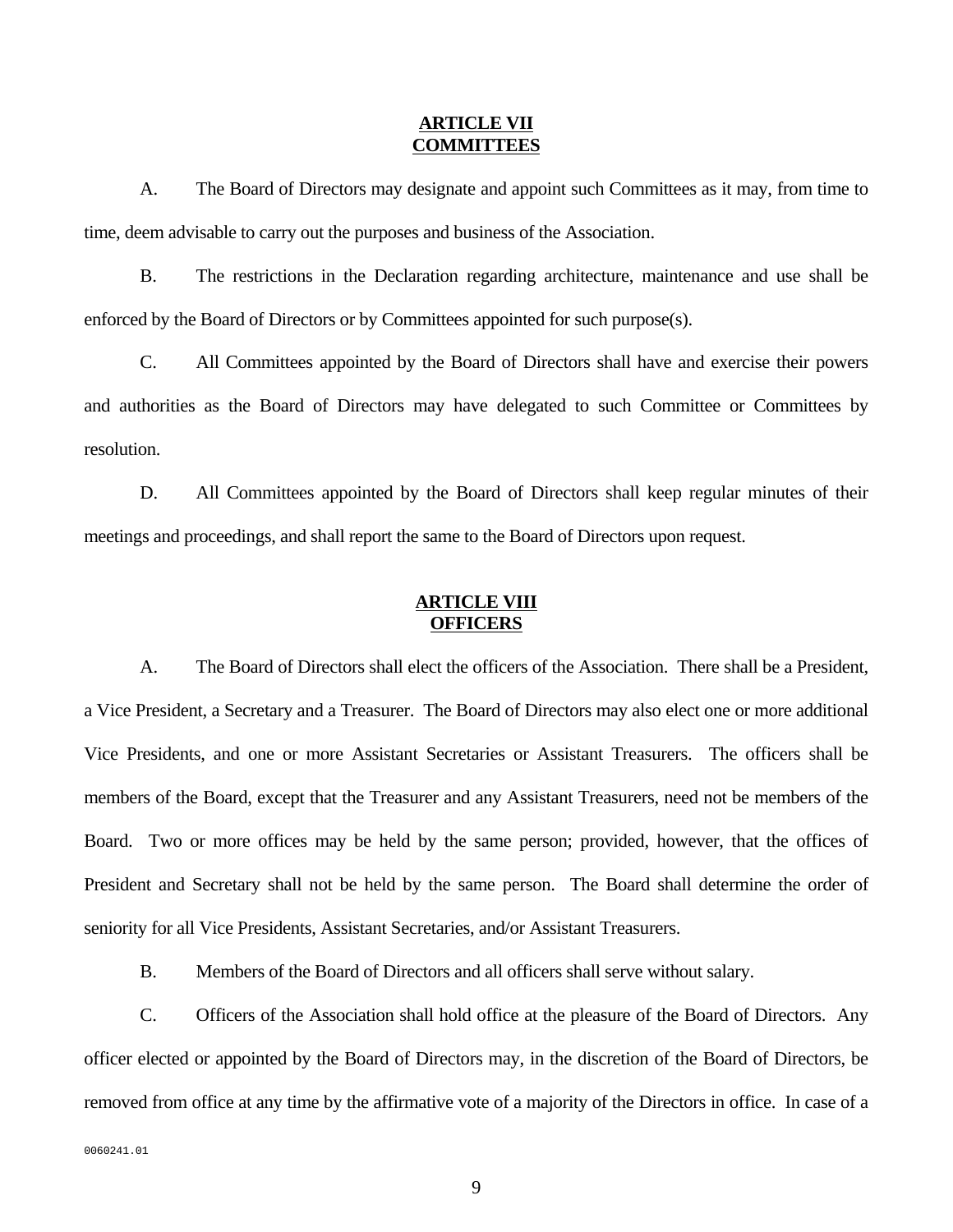vacancy of any office for any reason, the vacancy shall be filled by the Board of Directors.

 D. All employees of the Association, other than the officers, shall also serve at the pleasure of the Board of Directors. Any such employee of the Association may be removed from employment at any time by the Board of Directors. Any employee of the Association who, for any reason, is objectionable to the President, may be removed from employment by written notice from the President.

 E. Any contract, conveyance, or other instrument to be executed by the Association shall be executed by the President and the Secretary or Treasurer, unless specific authority to the contrary shall have been expressly granted by the Board of Directors.

 F. The President shall be the chief executive of the Association. He shall preside at all meetings of the Association and the Board of Directors, and shall have general and active management of the business of the Association. The President shall see that all orders and resolutions of the Board of Directors are carried into effect. The President, with the Secretary or Treasurer, shall execute the contracts, conveyances, and other instruments requiring execution by the Association, except where different signing and execution has been expressly provided for by the Board of Directors.

 G. The Vice Presidents, in the order of their seniority, shall, in the absence or disability of the President, perform the duties and exercise the powers of the President, and perform such other duties as the Board of Directors shall prescribe.

 H. The Secretary shall attend all meetings of the Association and of the Board of Directors, record all votes and the proceedings thereof, maintain such minutes in a book kept for that purpose, and perform similar duties for the Committees appointed by the Board of Directors when required. The Secretary shall give, or cause to be given, notice of all meetings of the Association and the Board of Directors as may be prescribed by the President. The Secretary, by his signature, shall attest the execution of any document or instrument requiring such attestation. Assistant Secretaries, in order of their seniority,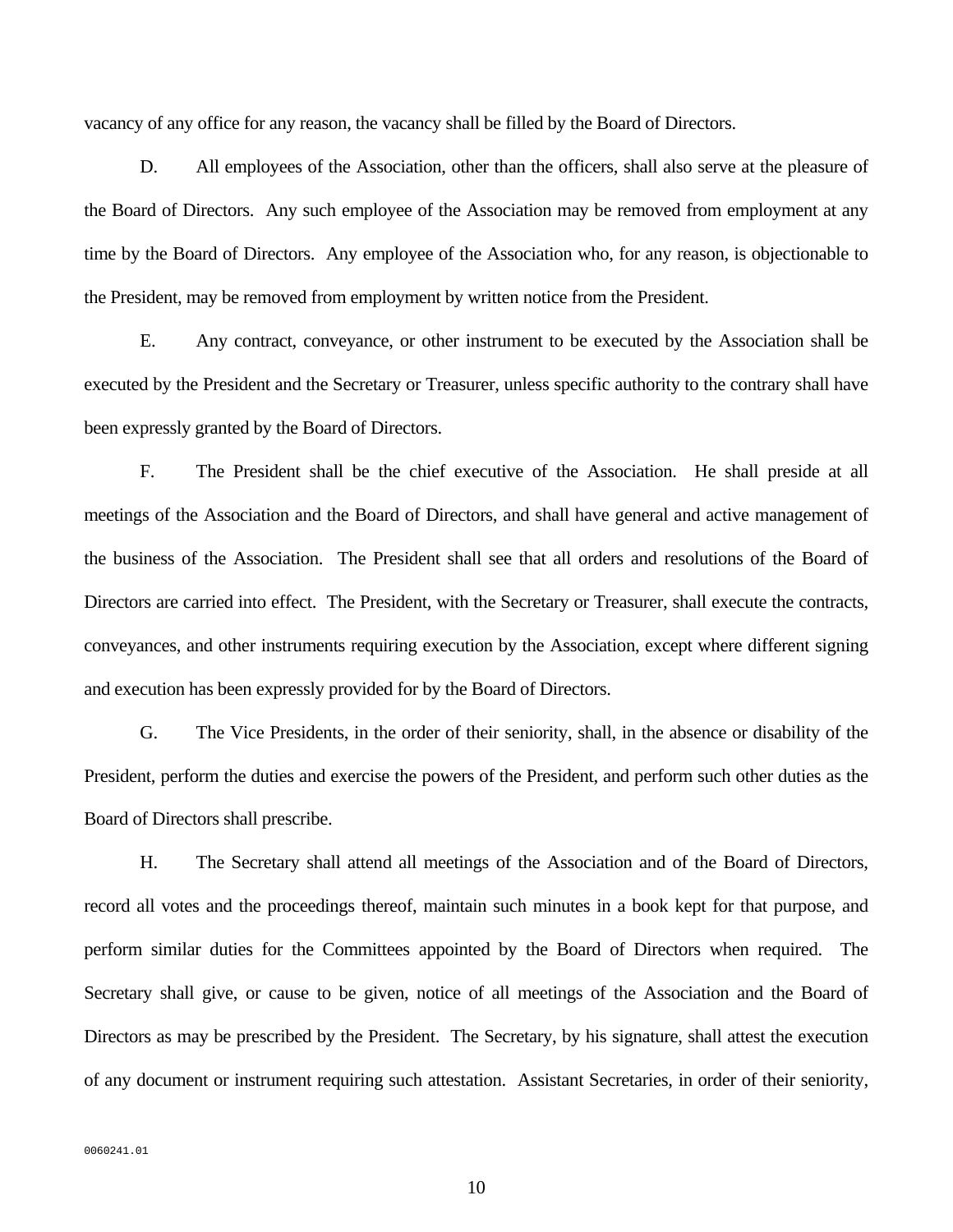shall, in the absence or disability of the Secretary, perform the duties and exercise the powers of the Secretary, and shall perform such other duties as the Board of Directors shall prescribe.

 I. The Treasurer shall be responsible for the funds and securities of the Association, shall be responsible for keeping full and accurate accounts and receipts and disbursements in books belonging to the Association, and shall be responsible for depositing all monies and other valuable effects in the name and to the credit of the Association in such depositories as are designated by the Board of Directors. He shall be responsible for disbursing the funds of the Association as may be ordered by the Board of Directors, taking proper vouchers for such disbursements, and shall render to the President and to the Board of Directors, whenever they may require it, an account of all his transactions as Treasurer and of the financial condition of the Association. If required by the Board of Directors, he shall give the Association a bond, with such surety or sureties as shall be satisfactory to the Board of Directors, for the faithful performance of the duties of his office and for the restoration to the Association, in case of his death, resignation, retirement, or removal from office, of all books, papers, vouchers, money, and other property of whatever kind, in his possession or under his control, belonging to the Association. Assistant Treasurers, in order of their seniority, shall, in the absence or disability of the Treasurer, perform the duties and exercise the powers of the Treasurer and perform such other duties as the Board of Directors shall prescribe.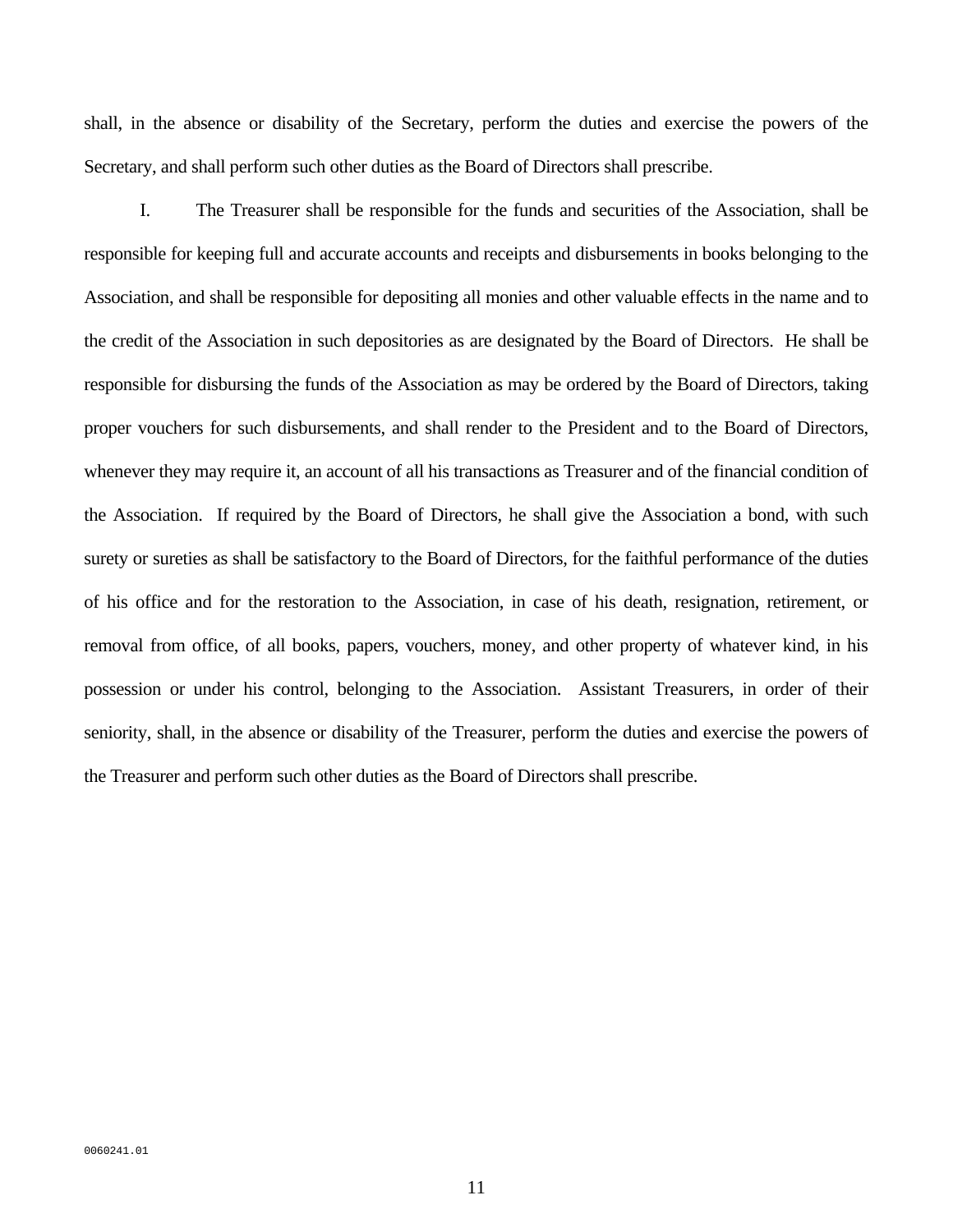#### **ARTICLE IX RULES AND REGULATIONS**

 A. The Board of Directors shall have full power and authority to make and amend reasonable rules and regulations governing the Members and all of the property subject to the Declaration. The Board of Directors may delegate this authority to Committees under Article VII.

 B. All rules and regulations adopted shall become effective with respect to each and every Member of the Association, and their families, lessees, and all persons who enter Sugartree, five (5) days after such rules and/or regulations have been published.

 C. All rules and regulations adopted by the Board of Directors shall be considered and deemed to have been published when a copy of the same shall have been mailed or delivered to the last known addresses of all persons who appear as Members or Owners on the books and records of the Association at the time of such mailing.

D. In addition to other permissible sanctions, the Board of Directors shall have the right to levy a fine not to exceed One Hundred (\$100.00) Dollars for the first violation of any provision of the Declaration, these By-Laws, or any properly adopted rule or regulation of the Association. Fines for repeat violations may be imposed in increasing amounts, up to Five Hundred (\$500.00) Dollars. If the fine is not paid within thirty (30) days of assessment, interest at one and one-half percent (1-1/2%) per month, plus all costs and expenses of collection, including a reasonable attorney fee, shall be charged. Each fine, together with interest and costs of collection, including a reasonable attorney's fee, shall become a lien upon the property of the party responsible for payment. Each Member shall be liable for payment of all fines, interest, and costs associated with a violation by a member of such Member's family, guests or visitors.

 E. At the time plans and specifications are submitted to the Architectural Committee for construction of any improvement on any Site, including exterior modifications to an existing improvement, the contractor must furnish the Association a performance bond, or its equivalent, in the amount of One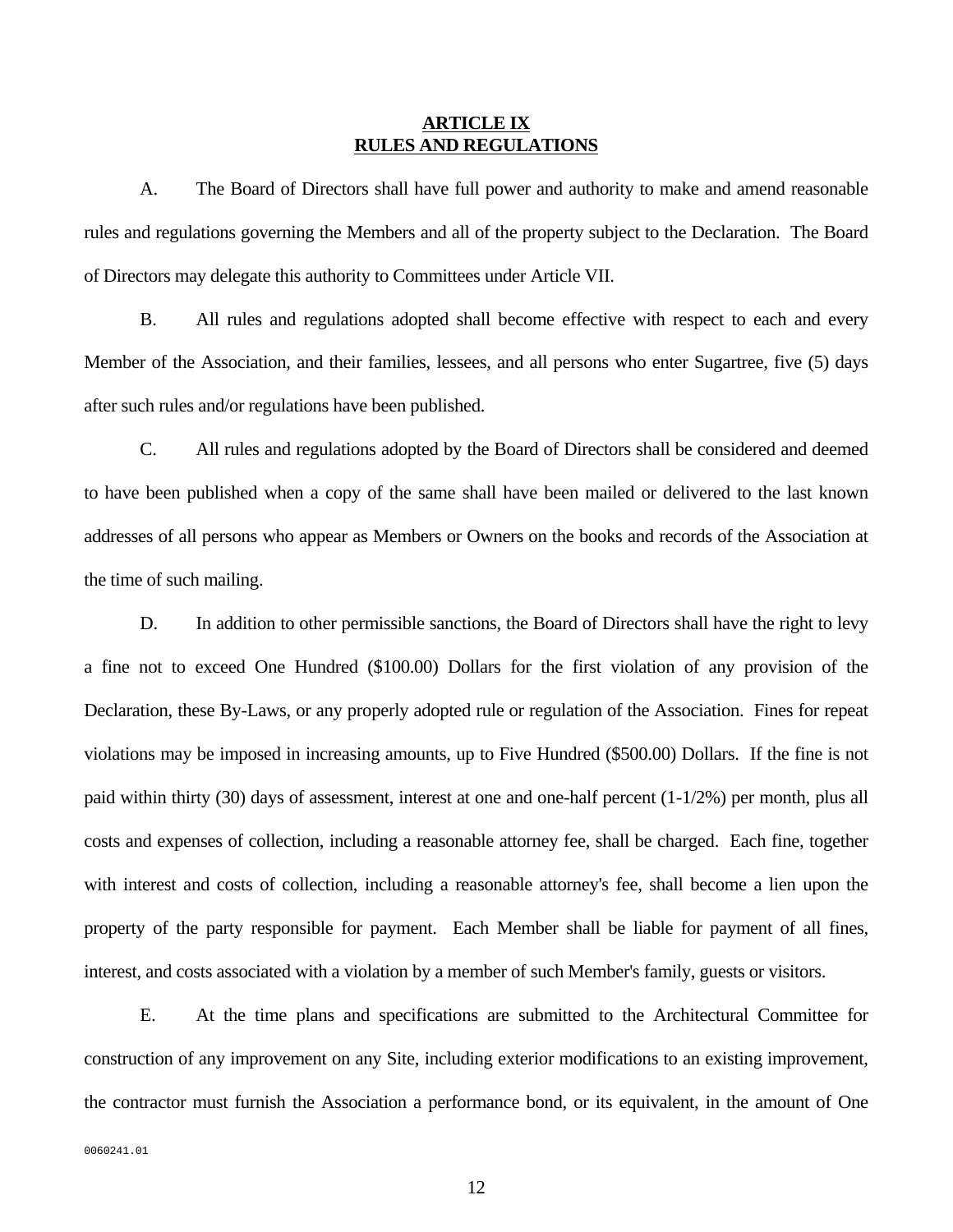Thousand (\$1,000.00) Dollars, and evidence of adequate liability insurance. The Association shall retain the bond until improvements are completed and all trash and debris are removed, and the premises are clean and orderly. If, in the sole judgment of the Board of Directors, the premises are not properly cleaned within ten (10) days after notice to the contractor, the Board of Directors may have the premises cleaned and apply the proceeds of the bond to the cost of cleaning, and refund any remaining balance to the contractor. If any person shall commence construction prior to the posting of the bond, the Board of Directors may seek an injunction against further construction. By violation of this By-Law, the person constructing such improvements or modifications shall be liable to the Association for court costs and attorney's fees.

### **ARTICLE X INDEMNITY**

 A. Every Director and every officer of the Association shall be indemnified by the Association against all expenses and liabilities (including attorney's fees reasonably incurred by him, or imposed on him, in connection with any action or proceeding), whether civil or criminal, to which such Director or officer may be made a party or which may be incurred, by reason of being or having been a Director or officer of the Association, or any settlement thereof, whether or not such person is a Director or officer at the time such expenses are incurred, if such Director or officer acted in good faith, and/or for a purpose that he reasonably believed to be in the best interest of the Association; and, in criminal actions or proceedings, in addition, if there was no reasonable cause to believe that such conduct was unlawful; provided, however, that with respect to any settlement of any such suit, action, proceeding or claim, the indemnification herein provided shall include reimbursement of any amounts paid and expenses reasonably incurred in settling any such suit, action, proceeding or claim, when, in the judgment of the Board of Directors, such settlement and reimbursement are deemed to be in the best interest of the Association. The foregoing right of indemnification shall be in addition to and inclusive of any other rights to which a Director or officer may be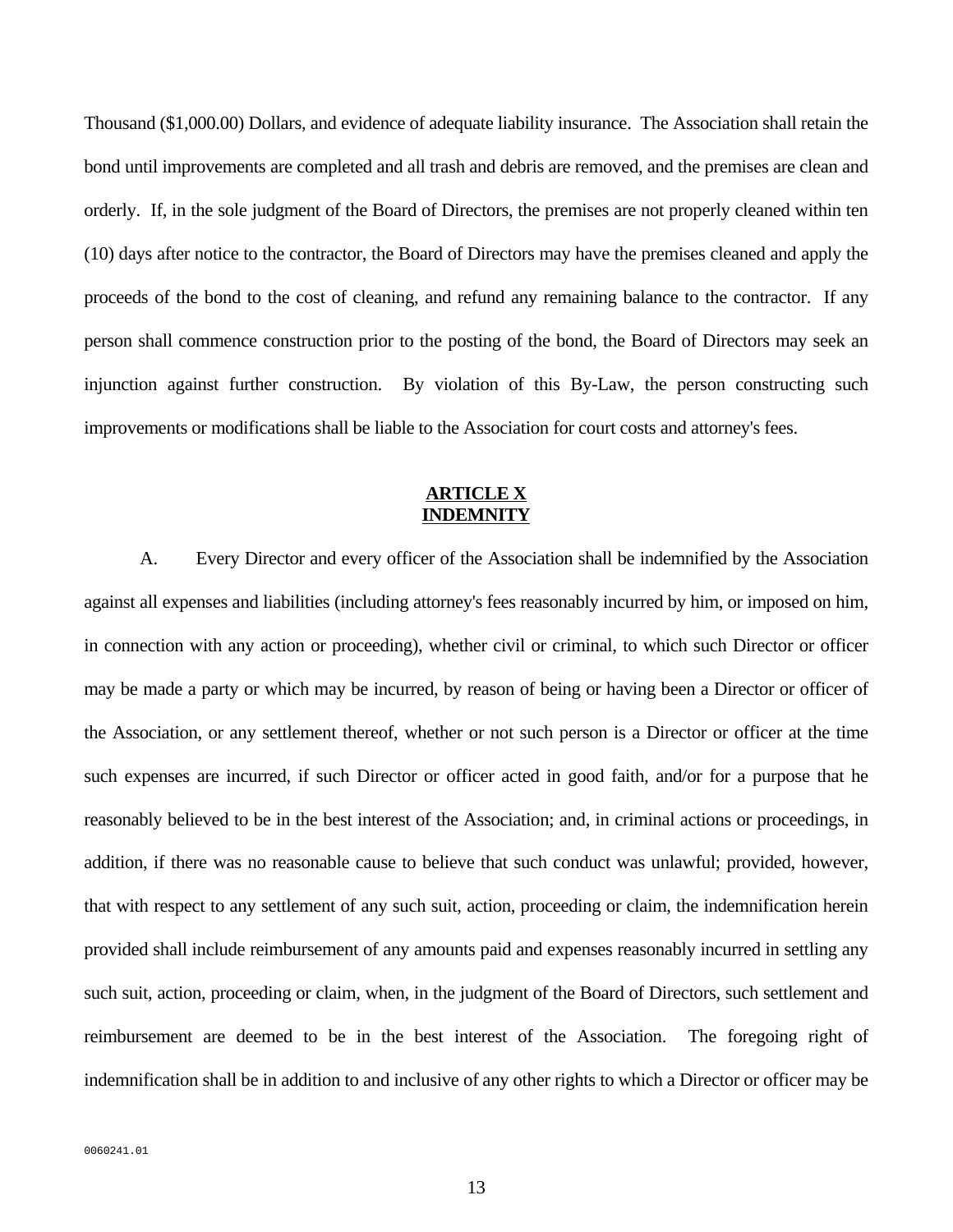entitled.

 B. If any Member, or member of said Member's family, brings suit against the Association, the Board or any member(s) of the Board, or any officer(s) of the Association, or if the Association brings suit against such Member, or member of said Member's family, and said Member, or member of said Member's family, does not substantially prevail in said litigation, then the Association, Board, Board member(s), and/or officer(s) of the Association shall be entitled to recover its, his or their costs and expenses of litigation from said Member, or member of said Member's family, including attorney fees incurred in the prosecution or defense of said litigation. Such attorney fees and other costs and expenses of litigation shall constitute a continuing lien and charge against the Member's Site and the Improvements thereon, the amount of which shall bear interest at the maximum rate then permitted by law, until paid in full. Notwithstanding the foregoing provisions of this Paragraph B, the Board shall have the right to waive or excuse any or all of such attorney fees, costs or other expenses, in the exercise of its absolute and unlimited discretion, upon a vote of 2/3 of the Members of the Board present at a meeting at which there is a quorum; but such waiver or excuse shall not operate to relieve, waive or otherwise alter the indemnification obligations set forth in Paragraph A of this Article X, above.

### **ARTICLE XI DISSOLUTION**

 A. Any action to dissolve the Association must receive approval by affirmative vote of at least two-thirds (2/3) of the votes that Members present, in person or by proxy, at a meeting called for such purpose, are entitled to cast.

 B. Upon dissolution of the Association, other than incident to a merger or consolidation, the assets of the Association shall be transferred or conveyed pursuant to a plan duly adopted by a two-thirds (2/3) majority or pursuant to the then applicable law.